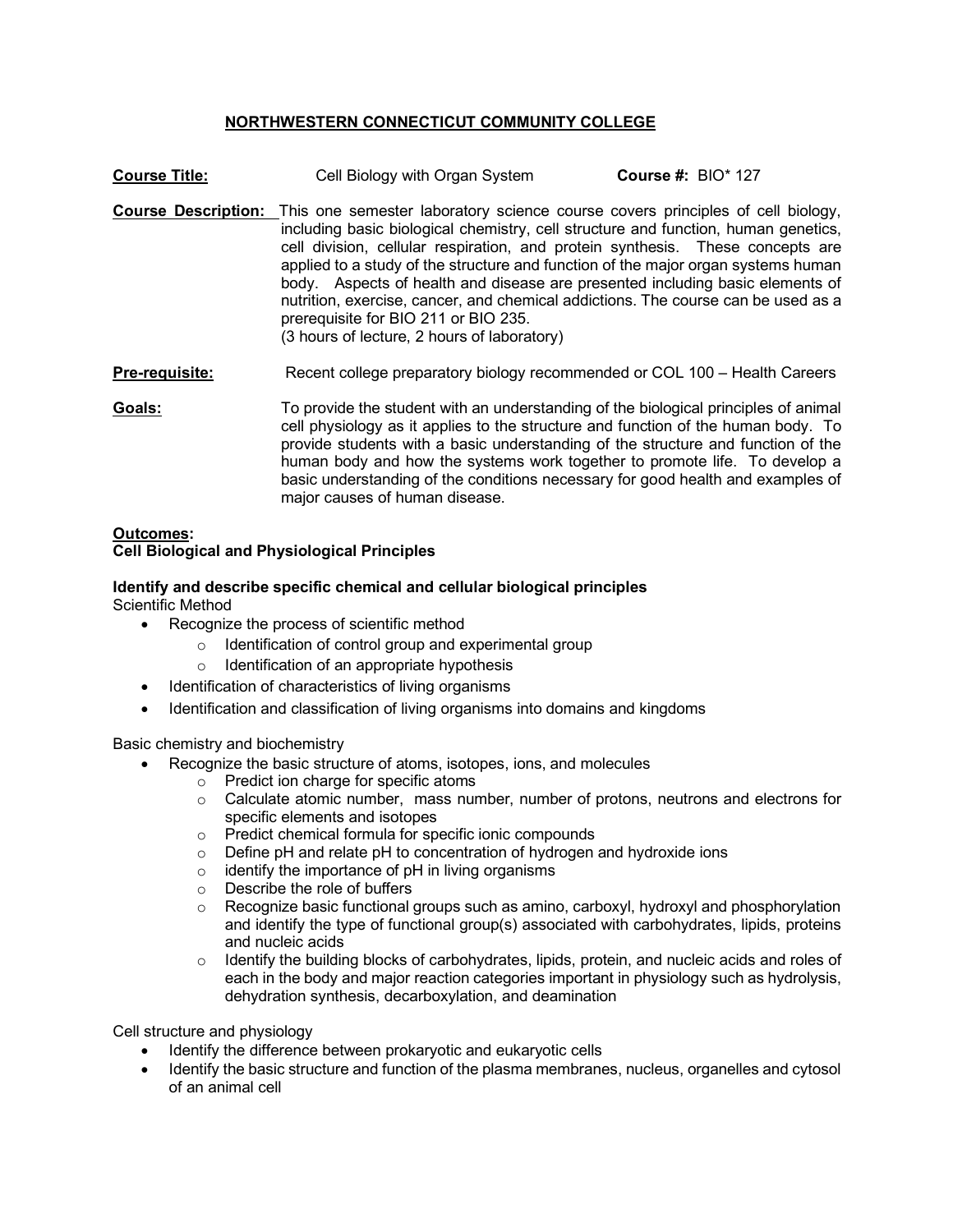Cellular physiology

- Describe the sequence of events involved in protein synthesis
	- $\circ$  Using a specific DNA nucleotide sequence identify the steps in transcription and translation to identify the correct mRNA and amino acid sequence and all of the steps necessary to produce the peptide strand
	- $\circ$  During translation explain the significance of initiation, elongation and termination
	- o Explain the difference between a point mutation and a frame shift mutation
- Identify the steps in DNA replication and recognize the significance of mutations and recognize the difference between DNA replication and protein synthesis
- Identify the steps in cellular respiration and the significance of specific steps in each process (glycolysis, oxidation of pyruvate, Krebs cycle, ETC and chemiosmosis)
	- o Identify specific enzymes in glycolysis
	- o Identify specific types of reactions (isomerization and phosphorylation)
	- o Identify the locations in the process where ATP is synthesized
- Recognize components of cellular signal transduction in animal cells using the adenylate cyclase pathway

Cell reproduction

- Identify the phases of mitosis and meiosis
- Recognize the difference between mitosis and meiosis and determine their role in the organism

### **Genetics**

- Describe terms used in Mendelian genetics including allele, homozygous dominant, homozygous recessive, heterozygous, incomplete dominance, complete dominance, polygenic inheritance, genotype and phenotype
	- o Predict genotype and phenotype when given parental genotypes
- Identify the differences between inheritance patterns including autosomal recessive, autosomal dominant and X-linked recessive
- Use molecular genetics principles to identify outcomes and significance of specific genetic disorders including sickle cell anemia, hemophilia, cystic fibrosis and Huntingdon's disease

#### Histology

- $\circ$  Recognize and identify specific examples of the four basic types of body tissues
- $\circ$  Recognize specific subtypes in each category, and identify the function of each type
- $\circ$  Identify location where each type and subtype of tissue are located in a mammal

# **Organismal System Principles**

- Identify components of a negative and positive feedback system and explain the role in maintaining homeostasis in an organism
- Identify and recognize and describe the anatomy and physiology on an organ and cellular level for the:
	- 1. **Integumentary system** including: layers of the skin, structural and functional elements such as hair and hair follicles, sebaceous glands, sweat glands, and arrector pili
	- 2. **Skeletal system** including comparison and contrast of compact bone versus spongy bone, structure of a long bone, endochondral ossification and growth of a long bone, significant of bone remodeling and the role of osteoclasts and osteoblasts in remodeling and the importance of diet in maintaining health bones
	- **3. Muscular system** including the organization of an entire muscle beginning with an individual fiber and its cellular components, to fascicles, and to the entire muscle including role of connective tissue in holding the muscle together. Students should be able to explain the structure and functional role of contractile elements of myofibers including myofibrils,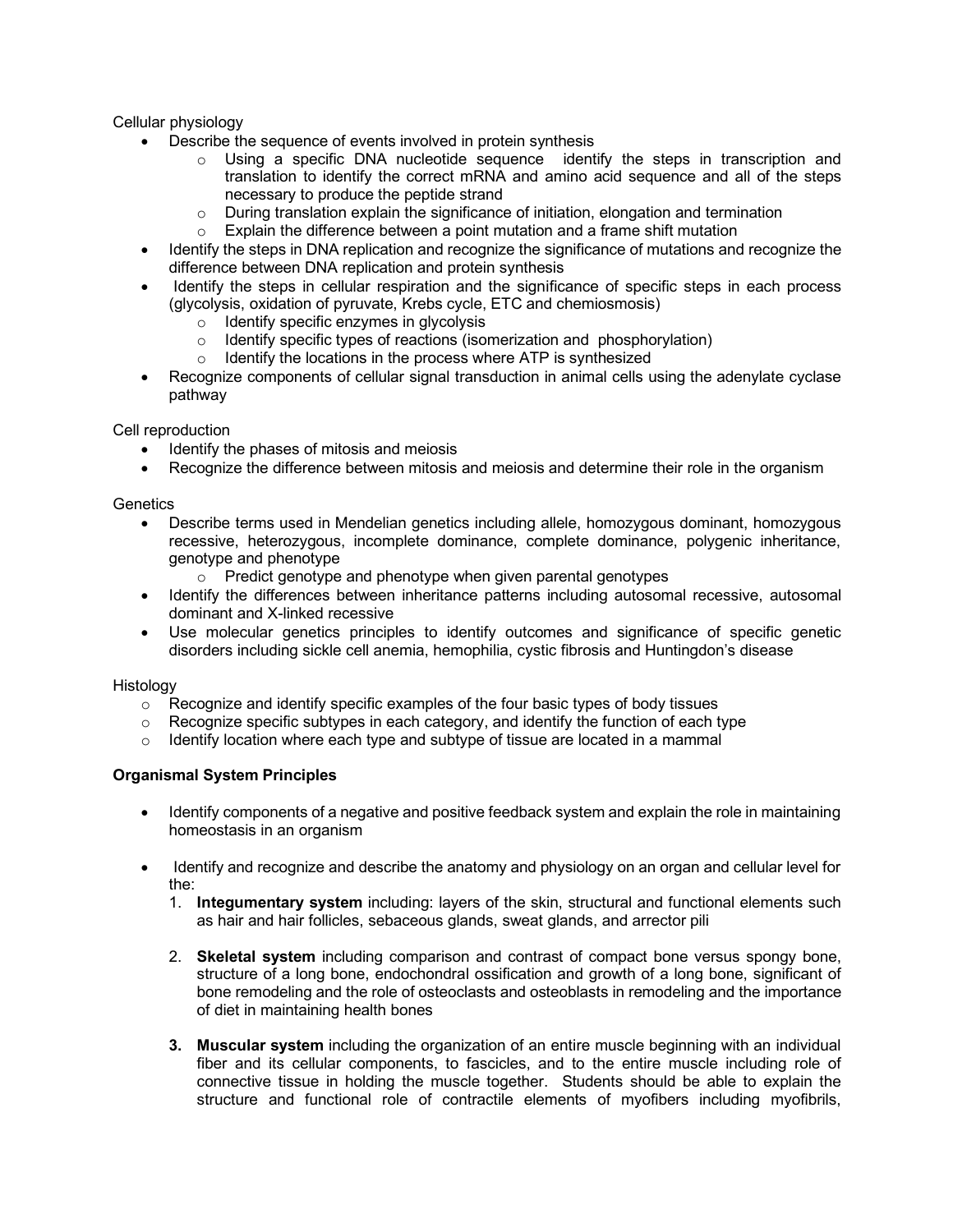sarcomeres and myofilaments. Students should be able to discuss the sliding filament model of muscle contraction and explain how this leads to movement of a bone**.** 

- 4. **Nervous system** including division of the nervous system, types of neurons, anatomy of a neuron and events that occur at a synapse. Students should be able to explain the difference between an excitatory postsynaptic potential and an inhibitory post-synaptic potential and how graded potentials relate to an action potential. They should be able to give examples of excitatory and inhibitory neurotransmitters and Students should be able to recognize the regions of the brain and spinal cord and identify their functions. They should be able to recognize the components of a withdrawal reflex.
- 5. **Digestive system** including the role of the accessory organs and where each of the major category of nutrients is digested. Students can identify the order in which the food passes through the digestive system and the contribution of each specific organ in digestion and should be able to recognize specific digestive enzymes and where they are produced.
- 6. **Cardiovascular system**, including the composition and role of each of the blood cells, the composition of plasma and the role of hemostasis. Students should be able to recognize the final common pathway in hemostasis. Students should be able to identify the structure and function of the heart, veins, arteries, capillaries and explain the movement of blood through the heart and circulation through blood vessels back to the heart. Students should be able to recognize the major components of an EKG and understand basic pathology including an MI.
- 7. **Respiratory system** including flow of air into the lungs and the structure and function of each component, the dynamics of breathing, and the process of internal and external respiration and the forces that drive gas exchange during each. Students should be able identify how both CO2 and O2 are carried in the blood.
- 8. **Urinary system** including the kidneys, ureters, urinary bladder and urethra. Students should be able to identify the role of each component of the nephron and how it contributes to the formation of urine and maintenance of homeostasis. Students should be able to explain how the kidneys maintain the volume, composition and oxygen carrying capacity of blood.
- 9. **Endocrine system** including the major endocrine glands such as the hypothalamus and its role in regulating the pituitary and producing oxytocin and antidiuretic hormone. Due to time constraints, the primary focus for endocrine is on the role of insulin and glucagon. Other hormones are mentioned in context of the appropriate systems including calcitonin and parathyroid hormone, erythropoietin, and digestive hormones.
- 10. **Reproductive system** is mentioned during meiosis. Students should understand the role of gamete production and meiosis in the context of human species reproduction. Function of ovary and testes is covered along with evolutional strategies for mammalian reproduction are covered.
- Discuss basic principles in nutrition discussed in laboratory
- Identify examples of pathologies for each of the above systems including but not limited to: Decubitus ulcers, fractures, sprains, carcinoma, basic principles of chemical addiction, gastroesophogeal reflux, , myocardial infarction, anemia, asthma, pneumonia, emphysema, diabetes type I and type II
- Recognize basic diagnostic tests including x-ray, MRI and CT Scans
- Integrate the structure and function of the major body systems to demonstrate how the body systems work together to support an activity and maintain homeostasis. Students should be able to explain and demonstrate how the body systems are interdependent and work together to support life.